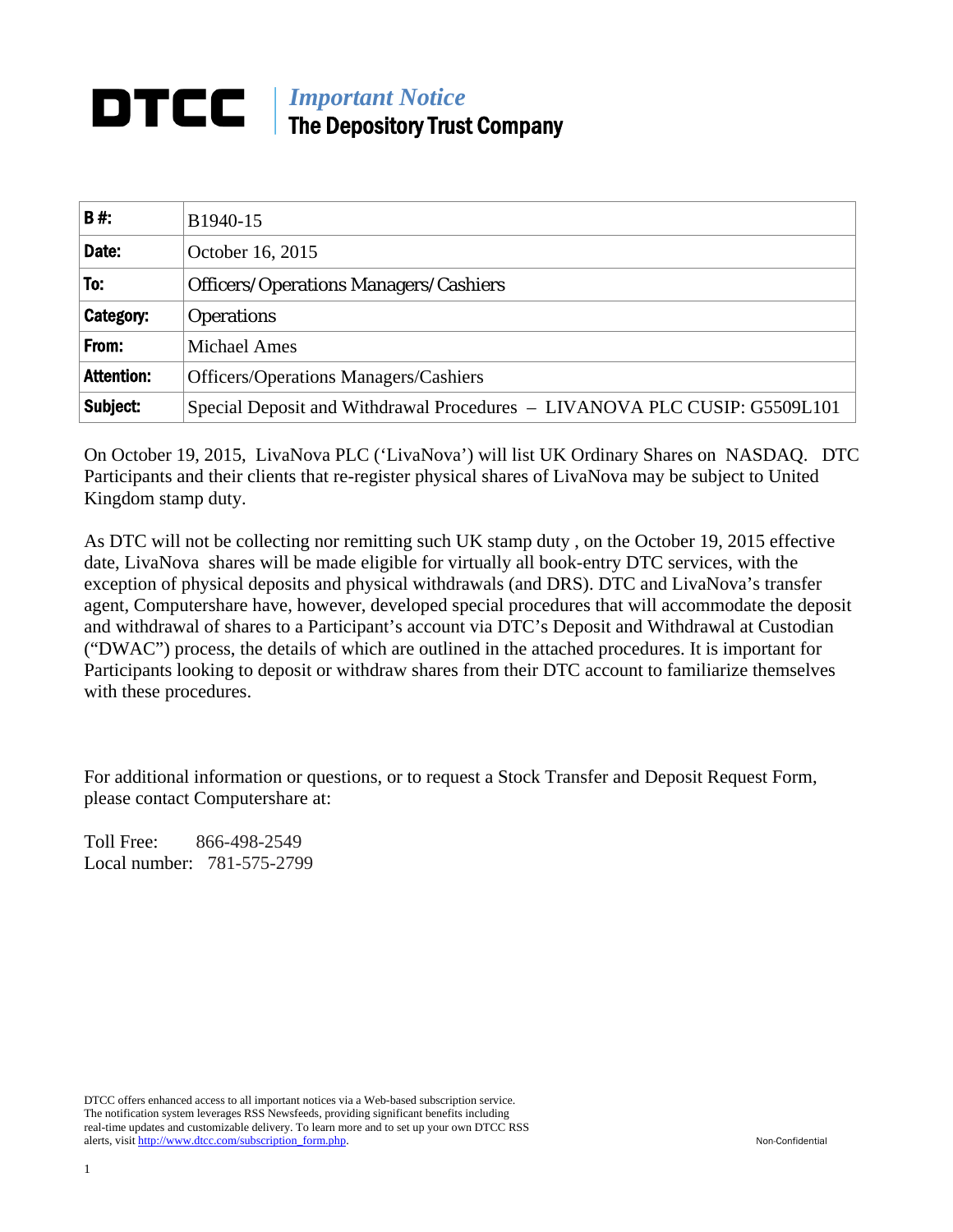## **ISSUER:** LivaNova PLC ('LivaNova')

| <b>Issue Description</b> | <b>CUSIP</b> | <b>ISIN</b>  |
|--------------------------|--------------|--------------|
| <b>Ordinary Shares</b>   | G5509L101    | GB00BYMT0J19 |

## **SPECIAL INSTRUCTIONS FOR DEPOSITS OF LIVANOVA PLC ORDINARY SHARES INTO DTC.**

**Note: The DTC Deposit function has been turned off, the below steps must be followed in order to successfully deposit LivaNova PLC ordinary shares into DTC** 

# **DEPOSITS INTO DTC**

# **Step 1: Shareholder to complete LivaNova Stock Transfer and Deposit Request Form.**

This form must be signed by the registered shareholder and Medallion-guaranteed, and must contain the depositing DTC participant's number, the account number with the depositing DTC participant, as well as the DTC participant's contact name and contact phone number.

## *Completion of the LivaNova Stock Transfer and Deposit Request Form.*

The Field "Value of Securities" should be left blank. As per Step 3 below, once the original forms are received by Computershare, a representative from Computershare will contact the DTC participant noted in the contact details of the Stock Transfer and Deposit Request Form and will advise them of the Value of the Securities. The Value of the Securities (in this case, the market value of the shares) will be based on LivaNova closing price in USD on NASDAQ, as at the date the Stock Transfer and Deposit form is executed.

The Stamp Duty will then be calculated as follows:

- Multiply number of shares by LivaNova closing price on the NYSE as at the date the Stock Transfer and Deposit form is executed.
- Convert the USD market value of the shares (as per above ‐ noted on the Stock Transfer and Deposit Request Form under 'Value of Securirities' US\$) into Great Britain Pounds ('GBP') using the Foreign Exchange rate as of the date the Stock Transfer and Deposit form is executed.
- Multiply market value of the shares (as per above) by the Stamp Duty rate of 1.5% (rounded up to nearest £5).
- The wire‐payment to Computershare must be in GBP.

# **Step 2: Send the original share certificate and the completed LivaNova Stock Transfer and Deposit Request Form to:**

Regular mail: Computershare P.O. Box 43001 Providence, RI 02940-3001

Overnight/certified/registered delivery: Computershare 250 Royall Street Canton, MA 02021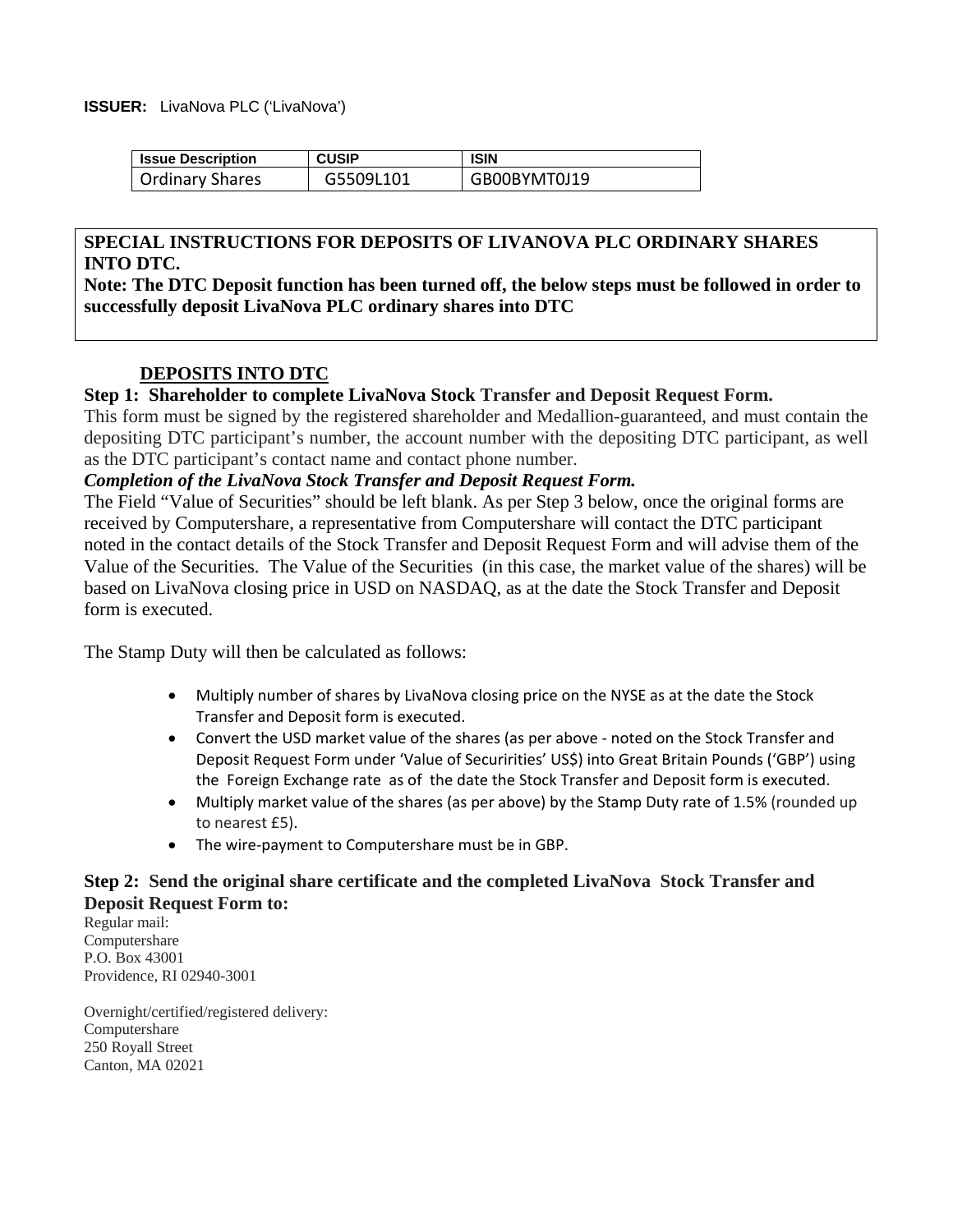**Step 3: Once Computershare receives the original LivaNova share certificate and completed Stock Transfer and Deposit Request Form, a representative from Computershare will contact the DTC participant noted on the Stock Transfer and Deposit Request Form and will advise the DTC participant:** 

- **i)** The required Stamp Duty in Great Britain Pounds ('GBP') **Note: once the Stamp Duty amount is communicated, the DTC participant must wire the GBP**
	- **the same day, otherwise the transaction will be rejected. Computershare will then remit payment to HMRC along with the Stock Transfer and Deposit Form to be 'stamped'.**
- **ii)** Computershare's wire account information.

**Step 4: Provided your documentation is in good order and that we have received the proper payment in GBP; Computershare will send the transfer form to be stamped by HMRC at their offices in Birmingham, England. Once we receive the stamped form back from HMRC, Computershare will contact the DTC participant noted on the Stock Transfer and Deposit Request form and will advise the DTC participant:** 

i) To initiate a DWAC deposit; **the DWAC must contain the registration name that appears on the share certificate as well as the share certificate number(s) in the comment section**

It is important that you follow the steps above to ensure that your transfer can be completed. Provided your documentation is in good order and that we have received the proper payment in GBP from your broker, we will send it to be "stamped" by HMRC at their offices in Birmingham, England, and will aim to complete your transfer within 5 business days from the time it is received back from HMRC *(please note that Computershare is not in a position to advise how long it may take for the entire process to be completed*). If your transfer cannot be processed due to missing or incomplete documentation, we will contact you for more information.

# **Stamp Duty**

# **What is Stamp Duty?**

Stamp Duty at the rate of 1.5% (rounded up to nearest £5) is a tax applied by the UK authority, HM Revenue & Customs ("HMRC") on transfers of UK PLC shares into a foreign depository nominee. The transfer cannot be registered by the company's registrar or transfer agent unless the Stamp Duty is paid. You can find out more information about UK Stamp Duty from the Stamp Office Helpline on +44 845 603 0135 or at http://www.hmrc.gov.uk/sd/shares/sharetransfers.htm.

# **How is Stamp Duty Calculated?**

Stamp Duty is calculated at the rate of 1.5% (rounded up to nearest £5) of the consideration money/market value of shares (in pounds sterling) based on the closing price on the day the Stock Transfer and Deposit Request Form is executed. Please contact Computershare for information about how to calculate the value of your LivaNova ordinary shares for Stamp Duty purposes.

# **How do I arrange to pay the Stamp Duty?**

Please have your broker contact Computershare to arrange for the payment of Stamp Duty (on your behalf) to Computershare. Computershare will then effect payment of Stamp Duty to HMRC.

For additional information or questions, or to request a Stock Transfer and Deposit Request Form, please contact Computershare at:

Toll Free: 866‐498‐2549 Local number: 781‐575‐2799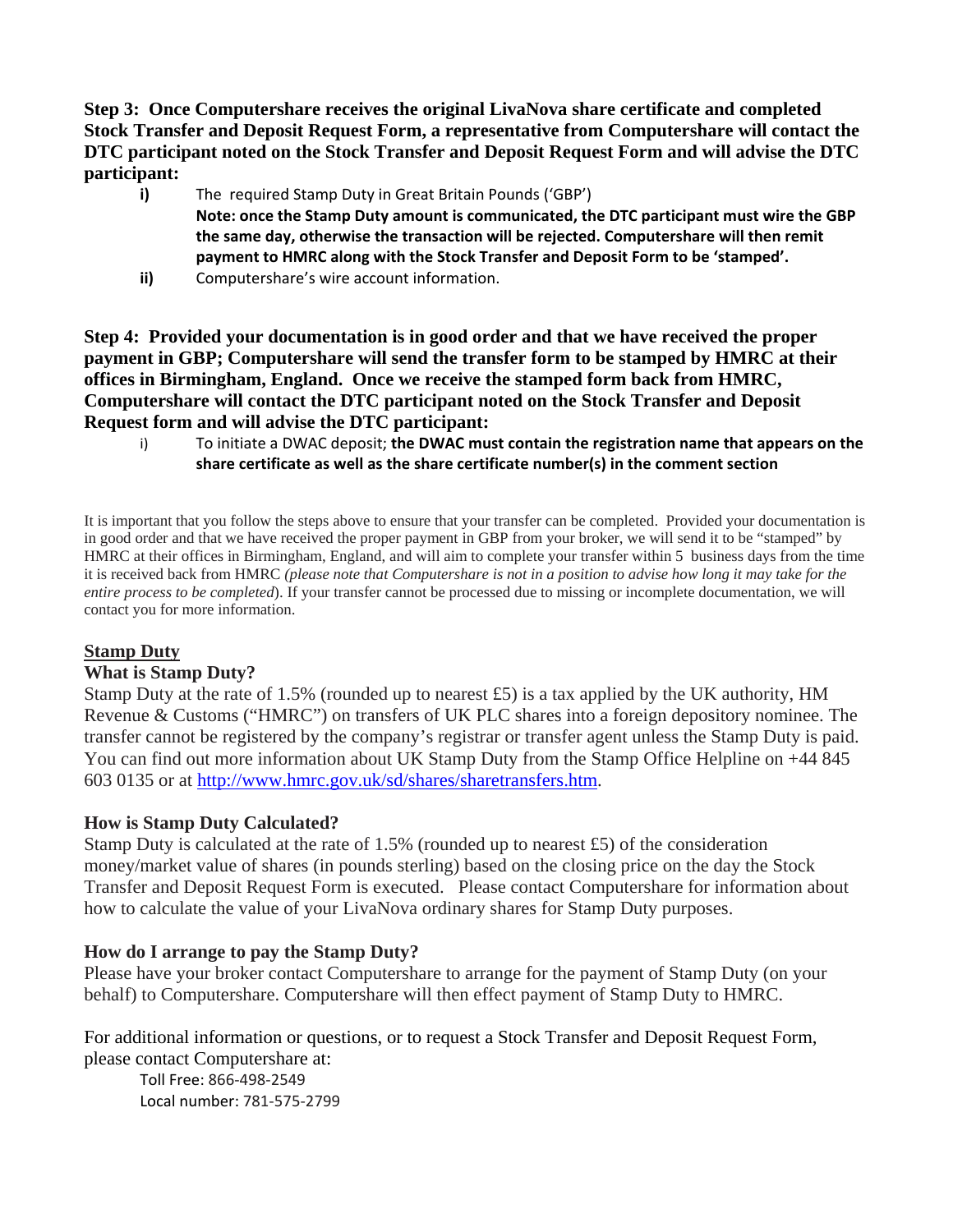#### **ISSUER: LivaNova PLC ('LivaNova')**

| <b>Issue Description</b> | <b>CUSIP</b> | ISIN         |
|--------------------------|--------------|--------------|
|                          |              |              |
| Ordinary Shares          | G5509L101    | GB00BYMT0J19 |

## **SPECIAL INSTRUCTIONS FOR DTC WITHDRAWALS OF LIVANOVA PLC ORDINARY SHARES**

**Note: The DTC Withdrawal function has been turned off, the below steps must be followed in order to successfully withdraw LivaNova PLC Ordinary shares from DTC** 

## **WITHDRAWALS FROM DTC**

**Step 1**: **DTC participant to complete LivaNova Stock Transfer Request Form. This form must be signed by Cede & Co (see Step 2) and Medallion-guaranteed by the DTC Participant, under Section 6** 

## **Completion of the LivaNova Stock Transfer Request Form**

**Section 1 –Consideration Money:**

**The amount of money that was paid for the transfer** (not necessarily the market value of the shares) in Great Britain Pounds ('GBP')

**Consideration Nil**: If the consideration money paid for the transfer is Nil there will be no Stamp Duty payable. Write "Nil" in section 1.

**Transfer exempt**: If the transfer is exempt from Stamp Duty, for example, transfer in connection with divorce or dissolution of a civil partnership, or if the consideration given is not chargeable consideration, complete **Certificate 2 under Section 7.**

**Consideration paid** – under the equivalent value of  $\pounds$  1,000: If the consideration money paid for the transfer is, in the equivalent value, between £0.01 and £1,000, please write the amount paid in section 1 and **complete Certificate 1 under Section 7.** 

**Consideration paid** – over the equivalent value of  $\pounds$  1,000: If the consideration money paid for

the transfer is above the equivalent value of  $\pounds 1,000$  then Stamp Duty needs to be paid to the UK Stamp Office in Birmingham. Please write the amount paid in Section 1 as well as the foreign exchange rate from US\$ to Pounds Sterling and the Pounds Sterling equivalent. The foreign exchange rate used MUST be the foreign exchange rate noted on the date the Stock Transfer Request Form was executed under Section 6. Please refer to the Stock Transfer Request form FAQ for more information regarding Stamp Duty.

**Section 6 – Authorized Signature**: The Authorized Signature needs to be signed by an authorized officer from DTC and medallion guaranteed by the DTC participant. See Step 2

#### **Section 8-New Holder Information:**

**Please note that registrations in the name of a Trust are not available for LivaNova Ordinary Shares.**  Please refer to how to Complete Stock Transfer Request Form and FAQs on the Stock Transfer Request Form for further information.

**Step 2: The DTC participant forwards the completed LivaNova Stock Transfer Request Form for signature to:** 

## **DTC**

**Attn: Larry Broughton Manager Securities Processing Vault Operations Manager 570 Washington Blvd 5th Floor Jersey City, NJ 07310**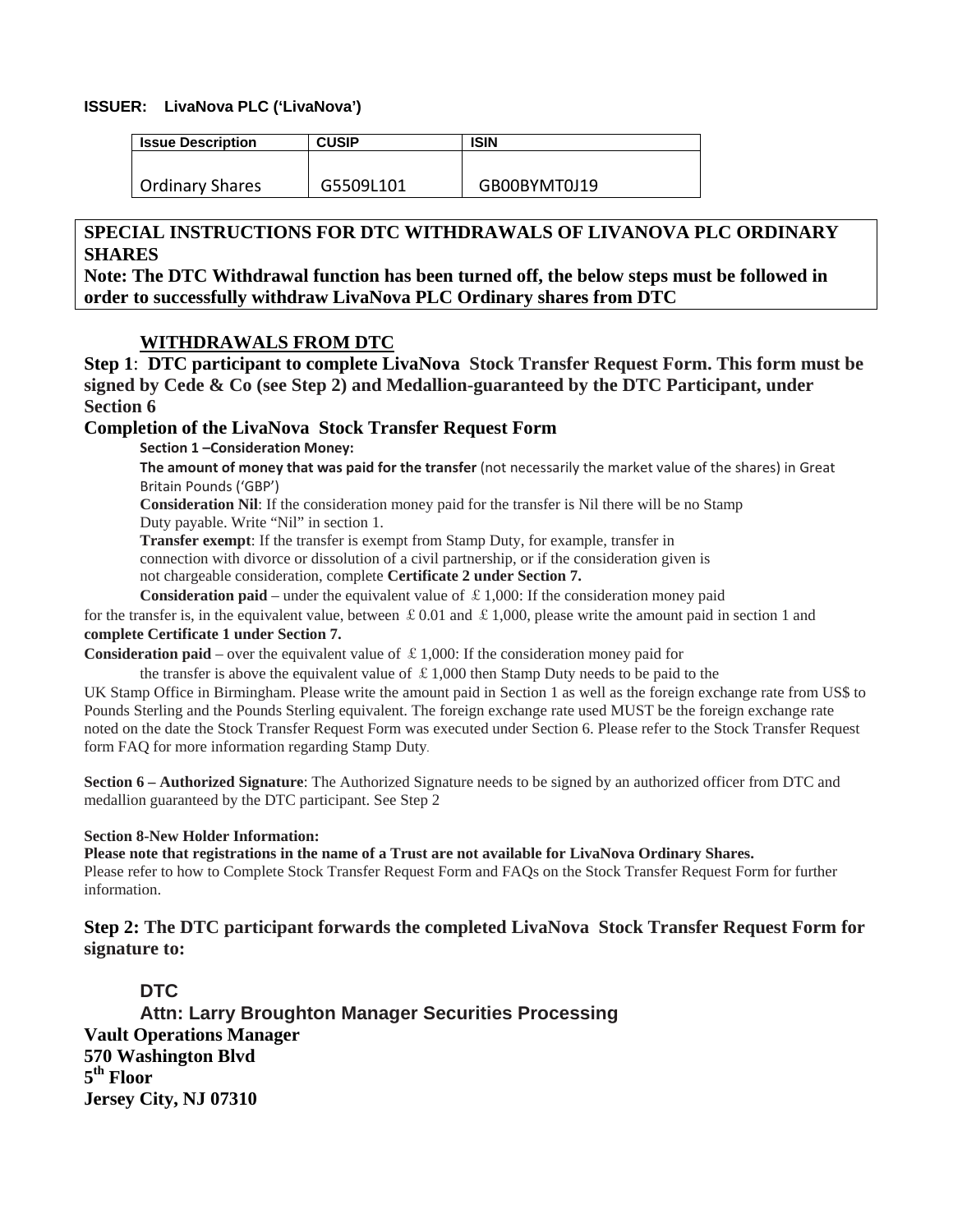An authorized officer of DTC must sign in Section 6 under Authorized Signature. A DTC signature is required since the shares are being debited from the Cede & Co account on the U.S. register. **DTC then returns the signed Stock Transfer Request Form back to the DTC participant**.

# **Step 3: If Stamp Duty is payable, the DTC participant must send the completed Stock Transfer Request form signed by DTC, and Medallion-guaranteed by the DTC participant with the required payment to:**

Birmingham Stamp Office 9<sup>th</sup> Floor, City Centre House 30 Union St BIRMINGHAM B2 4AR UNITED KINGDOM Tel: +44 845 603 0135 Fax: +44 121 643 8381 www.hmrc.gov.uk

It may also be possible to pay stamp duty online through HMRC's website. Please contact the Stamp Office for further information.

#### **Stamp Duty**

#### **What is Stamp Duty?**

Stamp Duty is a tax applied by the UK authority, HM Revenue & Customs ("HMRC"), to share transfer forms. If Stamp Duty is payable on a transfer form, then the transfer cannot be registered by the company's registrar or transfer agent unless the Stamp Duty is paid. Stamp Duty is usually payable by the transferee i.e. the recipient of shares from a transfer. You can find out more information about UK Stamp Duty from the Stamp Office Helpline on +44 845 603 0135 or at http://www.hmrc.gov.uk/sd/shares/sharetransfers.htm.

#### **How is Stamp Duty Calculated?**

Unless a transfer is exempt, Stamp Duty is calculated (in pounds sterling and rounded up to the nearest £5) at the rate of 0.5% of the consideration money (not necessarily the market value of the shares) paid for the transfer.

#### **What are the exemptions from Stamp Duty?**

- Shares that you receive as a gift.
- Shares that someone leaves to you in their Will.
- Shares held in trust that are transferred from one trustee or another.
- Shares that are transferred when you get divorced, or when your civil partnership is dissolved.
- Transfer of shares that a liquidator makes as settlement to Shareholders when a business is wound up
- Transfers of shares where the consideration money (not necessarily the market value of the shares) is less than £1,000.

If exempt, the Stock Transfer Form does not need to be sent to the HMRC.

# **Step 4: The DTC Participant delivers the original fully completed Stock Transfer Request form either with the Stamp Duty stamp applied by the HMRC or with the noted exemptions to Computershare:**

Regular mail: Computershare P.O. Box 43001 Providence, RI 02940-3001

Overnight/certified/registered delivery: Computershare 250 Royall Street Canton, MA 02021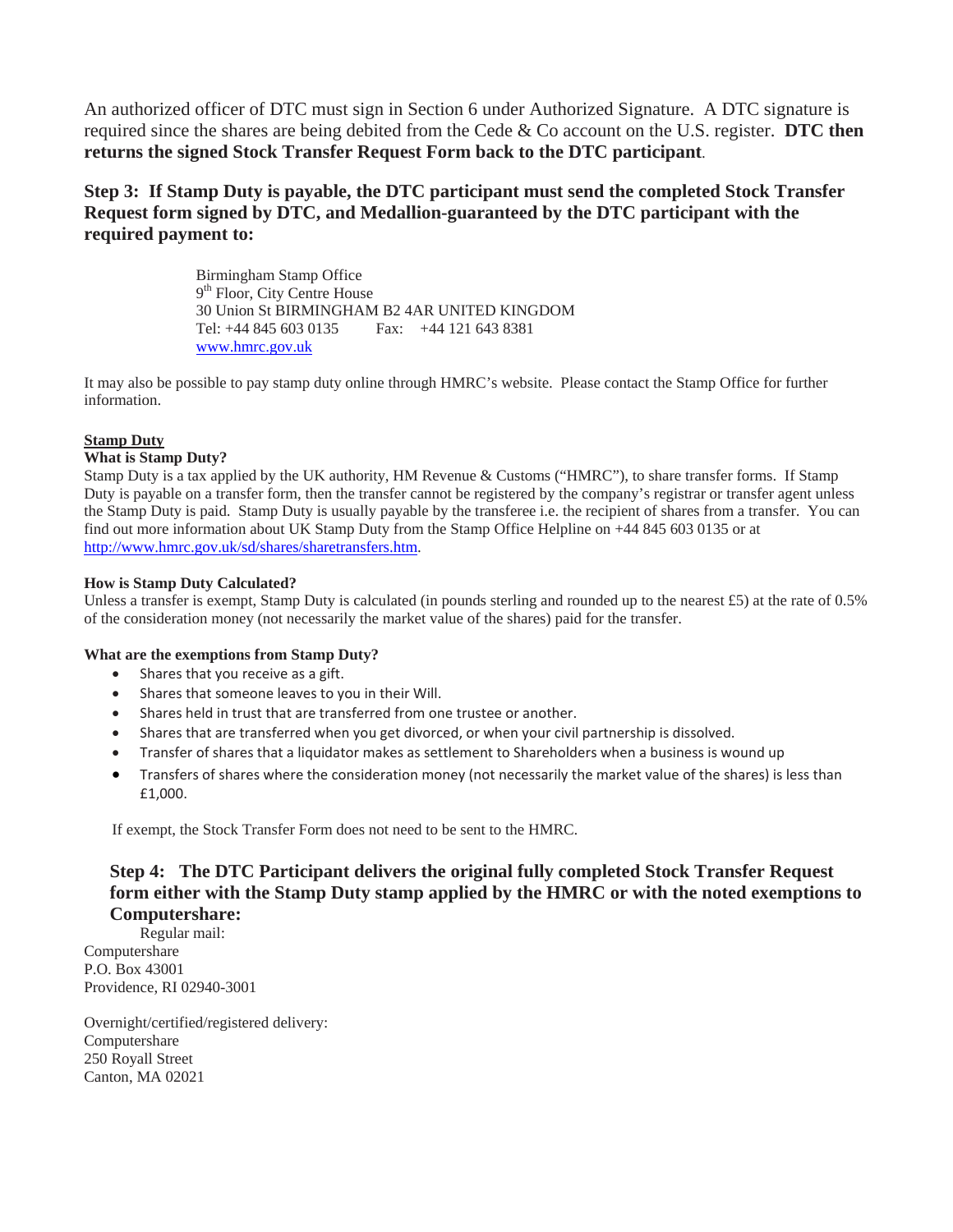**Step 5: Once Computershare receives the original Stock Transfer Form, Computershare will contact the DTC participant noted on the Stock Transfer Form and request them to initiate a DWAC withdrawal.** 

**Step 6: The DTC Participant initiates a DWAC. The DWAC withdrawal must indicate the new holder's name and address as indicated on the Stock Transfer Form.** 

For additional information or questions, or to request a Stock Transfer and Deposit Request Form, please contact Computershare at: Toll Free: 866‐498‐2549 Local number: 781‐575‐2799